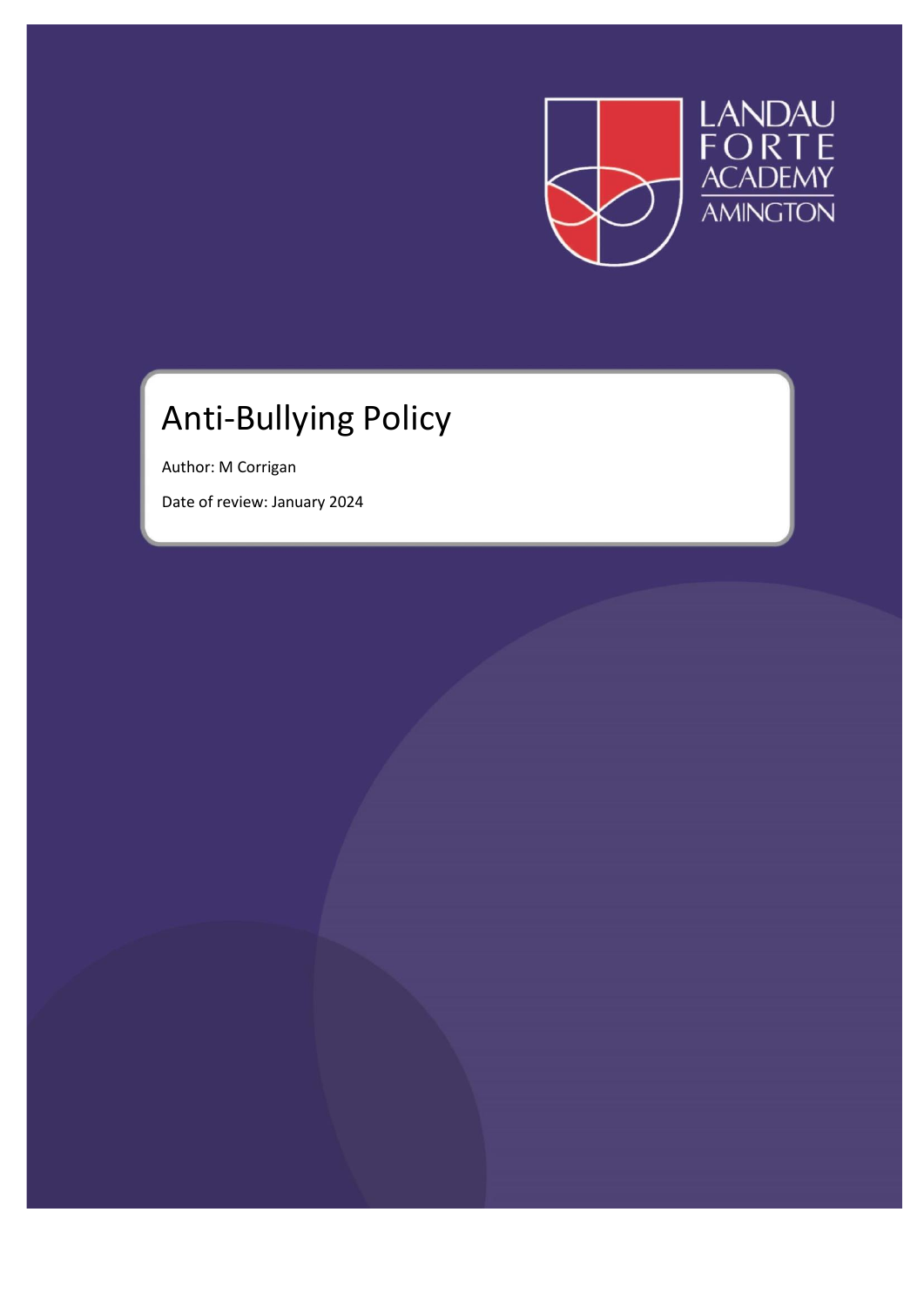## **Statement of Intent**

Landau Forte Academy Amington is committed to ensuring that students learn in a supportive, caring and safe environment, without fear of being bullied. Bullying is anti-social behaviour and affects everyone; it is unacceptable and will not be tolerated. If bullying does occur, all pupils should feel safe to speak-up and tell an adult and know that incidents will be dealt with promptly and effectively.

## **Landau Forte Amington Charter**

At Landau Forte Amington students will …

- Respect one another and think before we speak or act against another person.
- Tell someone in authority if we witness or experience bullying, any kind of intimidation or exploitation.
- We will use social media responsibly and report all incidents of cyber bullying

At Landau Forte Amington staff will …

- Take all accusations of bullying, intimidation or exploitation seriously and deal with it sensitively.
- Make the bullies and their parents / carers aware of what they are doing.
- Support the victim and the bully.

## **Definition**

Bullying is any behaviour, which is deliberately intended to hurt, threaten or frighten another person or group of people. It is **repeated** and usually unprovoked and can continue for a prolonged period of time. It always reflects an imbalance and abuse of power. It is important that it must not be confused with the usual childhood/teenage squabbles and arguments where individuals "fall out" with one another.

## **Bullying can be:**

- Emotional being unfriendly, excluding, tormenting
- Physical pushing, kicking, hitting, punching or any use of violence
- Racist racial taunts, graffiti, gestures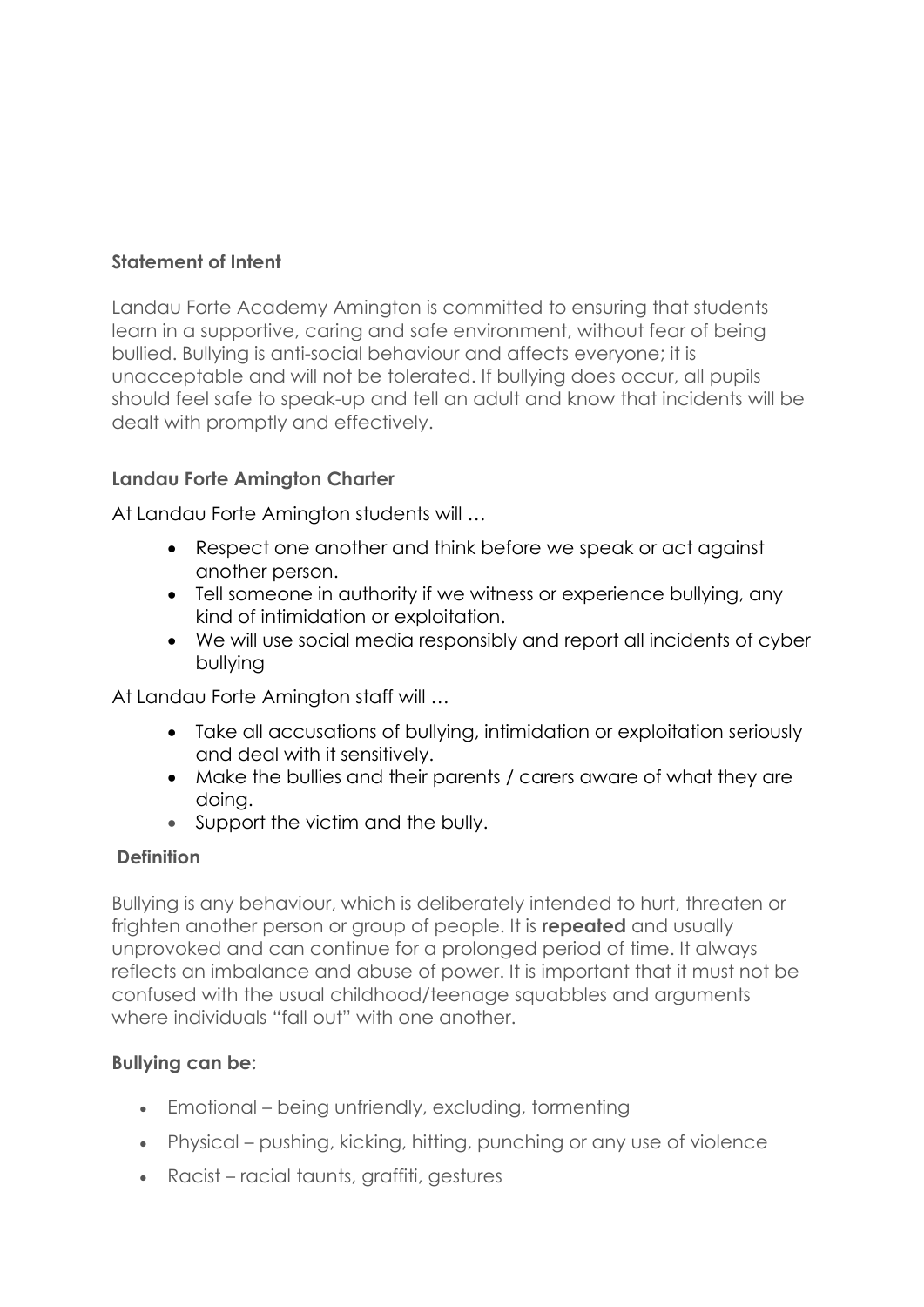- Sexual unwanted physical contact or sexually abusive comments
- Homophobic/transphobic because of, or focusing on the issue of sexuality/gender identity
- Verbal name calling, sarcasm, spreading rumours, teasing
- Cyber all areas of internet, such as email and internet chat room misuse. Mobile threats by text messaging and calls. Misuse of associated technology, i.e. camera and video facilities.
- Disability/SEN because of, or focusing on a disability or special educational need.
- Home circumstance targeting individuals who are looked after children or because of a particular home circumstance

Bullying can therefore constitute any of the above activities within the context of the definition provided. Bullying may occur to anyone and this policy is inclusive of the bullying of school staff, whether by pupils, parents or other staff. (Members of the school workforce suffering from or concerned about bullying may also contact their professional association for support and advice).

Bullying can seriously damage a person's confidence and sense of self-worth, and they will often feel that they are at fault in some way. Students who are being bullied may show changes in behaviour, such as becoming shy and nervous, feigning illness or taking unusual absences. There may be evidence in work patterns, lacking concentration or truanting from school. These signs and symptoms may indicate other problems, but bullying should be considered a possibility and should be investigated.

## **Academy Objectives**

To prevent, de-escalate and stop any continuation of harmful behaviour.

To react to bullying incidents in a reasonable, proportionate and consistent way.

To safeguard the student who has experienced bullying and to trigger sources of support.

To apply disciplinary sanctions to the student causing the bullying and ensure they learn from the experience, possibly through multi-agency support.

## **Policy Aims**

All students, parents, staff and governors should have an understanding of what bullying is.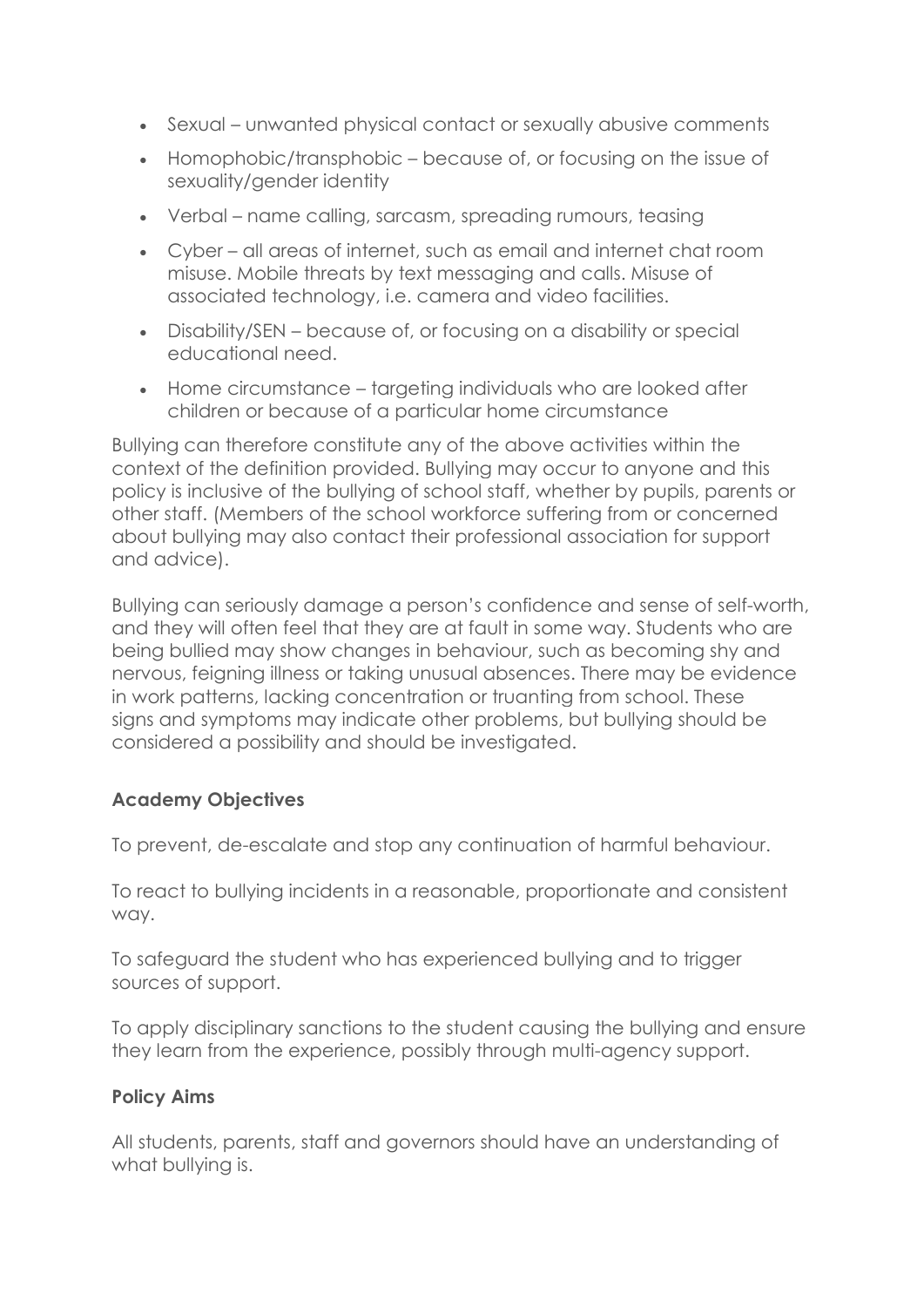Staff and governors should follow the school policy when bullying is reported or suspected.

All students and parents should know what bullying is and inform a member of staff if bullying arises.

The Academy will always take bullying seriously. We use a range of proactive and reactive strategies to combat and prevent bullying.

## **Reporting Procedures**

If bullying is suspected or reported, the incident with be taken seriously and dealt with as quickly as possible by the member of staff who has been approached. A clear account of the incident with be recorded and passed to the Personal tutor, Head of Year or Pastoral Lead.

PTT/Head of Year/PL will investigate the incident by interviewing all concerned.

Personal tutors and, where appropriate, subject staff will be kept informed and asked to monitor the behaviour of the students concerned.

Parents will be kept informed and are discouraged from taking matters into their own hands and should not approach a suspected student but speak to the child's Personal Tutor or Head of Year.

Each incident of actual or alleged bullying will be unique in its representation and its level of impact on the individuals concerned. Therefore, it is important that the school is given the opportunity to tailor a strategy to address the situation and to support the bullied student according to the particular incident/s.

Students who are victims of bullying will be offered the opportunity to discuss their experience with their personal tutor, Anti Bullying Lead or Anti Bullying Ambassador; be offered support in terms of access to pastoral support to restore self-esteem and build confidence.

Students who have bullied will be helped by; discussing what happened, discovering why the student became involved and establishing a sense of wrong-doing. Parents/carers will be informed to help change the attitude and behaviour of the student.

In agreement with both parties involved there will also be the opportunity to rebuild relationships, involving a discussion mediated by a member of staff as a way of resolving disputes.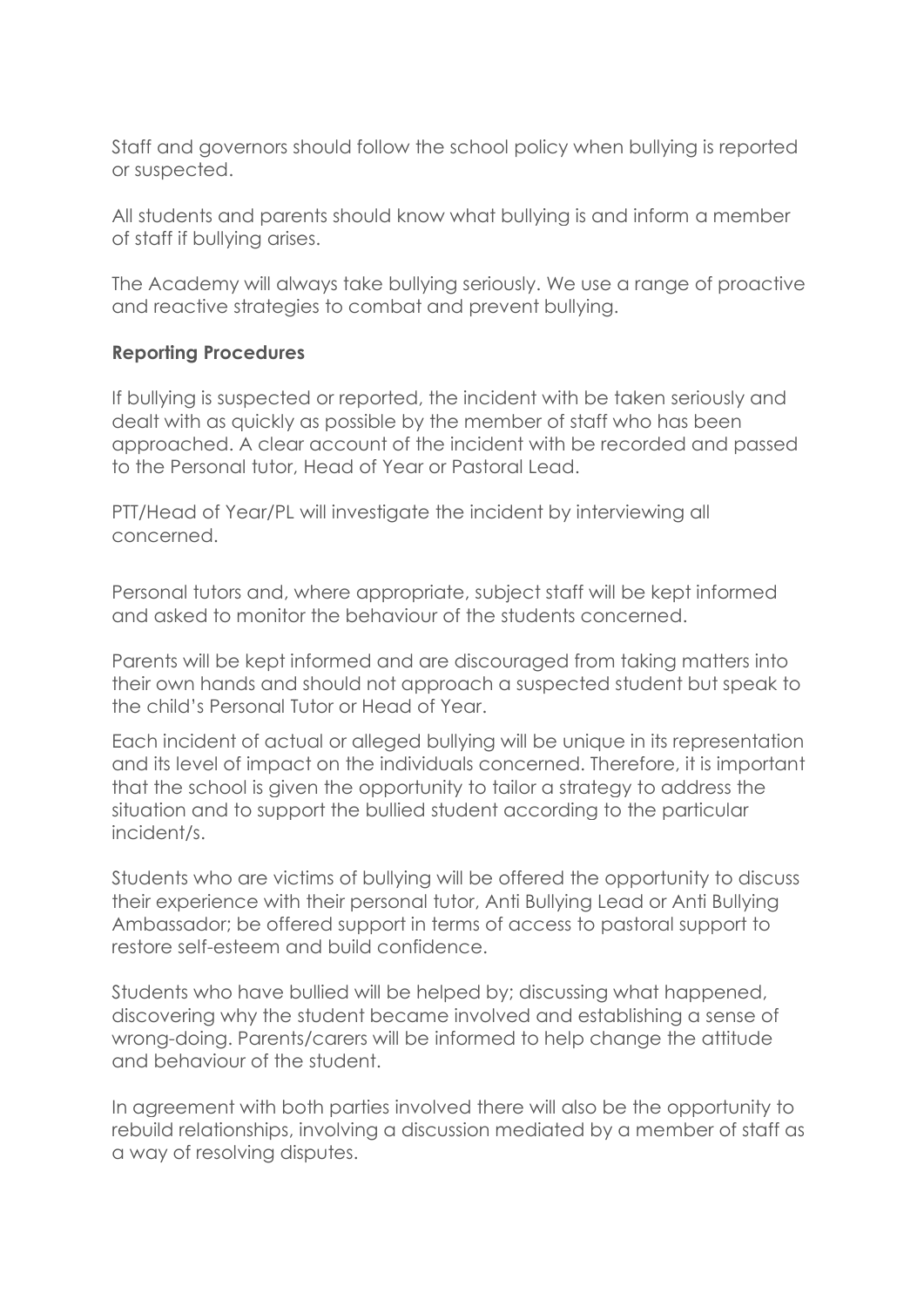## **The following disciplinary steps may be taken:**

- Official warning to cease offending
- Exclusion from certain areas of the school premises e.g restaurant, playground, AstroTurf or certain activities
- Detentions
- Referral to senior staff and/or external agencies e.g. Education Welfare Officer, Police Liaison Officer, Foundations 4 the Future mentor.
- Internal fixed term exclusion
- External fixed term or permanent exclusion.

## **Prevention**

As a school we take bullying seriously. We use a range of proactive strategies to prevent bullying. These include;

- Effective school leadership that promotes an open and honest antibullying ethos
- Dedicated Anti-Bullying lead and student ambassadors
- Use of curriculum opportunities, in particular tutor periods and PSHE classes where issues of diversity are discussed and anti-bullying messages are drawn out
- Use of opportunities throughout the school calendar and at certain times of the school day to
- Raise awareness of the negative consequences of bullying e.g. Anti-Bullying Week in November of each year
- Whole school assemblies
- Pupil surveys
- Poster campaigns
- Improved supervision and highly visible staff presence
- Peer mentoring with Anti-Bullying ambassadors
- Pastoral intervention work for individuals or groups
- Review of general and specific staff induction and continuing professional development to ensure staff training reflects the antibullying policy and practice of the school